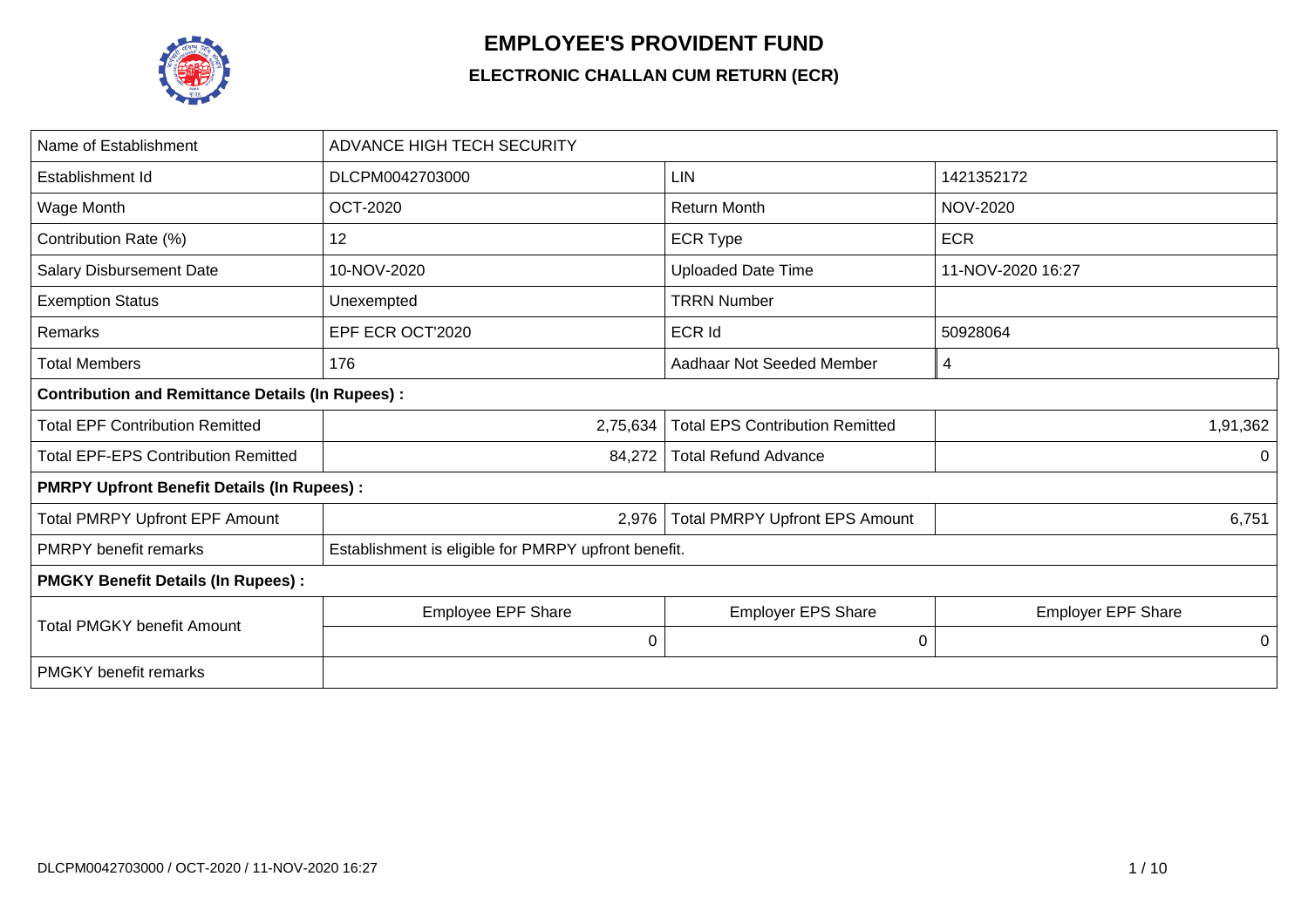## Member Details :-

|                |              | Name as per                       |                                          |              |             | Wages      |             |             | <b>Contribution Remitted</b> |           |                    |                |                         | <b>PMRPY / PMGKY Benefit</b> |                 | <b>Posting</b>                   |
|----------------|--------------|-----------------------------------|------------------------------------------|--------------|-------------|------------|-------------|-------------|------------------------------|-----------|--------------------|----------------|-------------------------|------------------------------|-----------------|----------------------------------|
| SI. No.        | <b>UAN</b>   | <b>ECR</b>                        | <b>UAN</b><br>Repository                 | <b>Gross</b> | <b>EPF</b>  | <b>EPS</b> | <b>EDLI</b> | EE          | <b>EPS</b>                   | <b>ER</b> | <b>NCP</b><br>Days | <b>Refunds</b> | Pension<br><b>Share</b> | ER PF<br><b>Share</b>        | <b>EE Share</b> | <b>Location of</b><br>the member |
| $\overline{1}$ | 100964248629 | Mr. ABHIMANYU                     | ABHIMANYU                                | 14,842       | 14,842      | 14,842     | 14,842      | 1,781       | 1,236                        | 545       | $\mathbf 0$        | $\mathbf 0$    |                         |                              |                 | N.A                              |
| 2              | 101499914769 | Mr. ABHISHEK                      | <b>ABHISHEK</b>                          | 14,271       | 14,271      | 14,271     | 14,271      | 1,713       | 1,189                        | 524       | $\mathbf{1}$       | $\Omega$       |                         |                              |                 | N.A.                             |
| 3              | 101433399937 | Mr. AJAY<br><b>KUMAR</b>          | <b>AJAY KUMAR</b>                        | 14,842       | 14,842      | 14,842     | 14,842      | 1,781       | 1,236                        | 545       | $\mathbf 0$        | $\Omega$       |                         |                              |                 | N.A.                             |
| 4              | 101583985595 | Mr. AJAY<br><b>KUMAR</b>          | AJAY KUMAR                               | 14,271       | 14,271      | 14,271     | 14,271      | 1,713       | 1,189                        | 524       | $\mathbf{1}$       | $\Omega$       |                         |                              |                 | N.A.                             |
| 5              | 101461682976 | <b>AJAY KUMAR</b><br><b>BARAR</b> | <b>AJAY KUMAR</b><br><b>BARAR</b>        | 14,842       | 14,842      | 14,842     | 14,842      | 1,781       | 1,236                        | 545       | $\mathbf 0$        | 0              |                         |                              |                 | N.A.                             |
| 6              | 101617238283 | AKHILESH<br><b>KUMAR YADAV</b>    | <b>AKHILESH</b><br><b>KUMAR</b><br>YADAV | 14,842       | 14,842      | 14,842     | 14,842      | 1,781       | 1,236                        | 545       | $\mathbf 0$        | $\Omega$       |                         |                              |                 | N.A.                             |
| $\overline{7}$ | 100897645095 | Mr. AMARESH<br><b>KUMAR</b>       | AMARESH<br><b>KUMAR</b>                  | 15,413       | 15,000      | 15,000     | 15,000      | 1,800       | 1,250                        | 550       | $\mathbf 0$        | 0              |                         |                              |                 | N.A.                             |
| 8              | 101446308814 | <b>AMIT KUMAR</b>                 | <b>AMIT KUMAR</b>                        | 14,842       | 14,842      | 14,842     | 14,842      | 1,781       | 1,236                        | 545       | $\mathbf 0$        | $\overline{0}$ |                         |                              |                 | N.A                              |
| 9              | 101507961813 | Mr. AMIT<br><b>KUMAR</b>          | <b>AMIT KUMAR</b>                        | 14,271       | 14,271      | 14,271     | 14,271      | 1,713       | 1,189                        | 524       | $\mathbf{1}$       | $\mathbf 0$    |                         |                              |                 | N.A.                             |
| 10             | 101485166730 | <b>ANIL KUMAR</b>                 | <b>ANIL KUMAR</b>                        | 15,413       | 15,000      | 15,000     | 15,000      | 1,800       | 1,250                        | 550       | $\mathbf 0$        | 0              |                         |                              |                 | N.A.                             |
| 11             | 101588416738 | Mr. ANIL<br><b>KUMAR PANDEY</b>   | ANIL KUMAR<br>PANDEY                     | 15,413       | 15,000      | 15,000     | 15,000      | 1,800       | 1,250                        | 550       | $\mathbf 0$        | $\overline{0}$ |                         |                              |                 | N.A.                             |
| 12             | 101485167181 | <b>ANIRUDH</b>                    | <b>ANIRUDH</b>                           | 14,842       | 14,842      | 14,842     | 14,842      | 1,781       | 1,236                        | 545       | $\mathbf 0$        | $\Omega$       |                         |                              |                 | N.A                              |
| 13             | 10121957572  | <b>ANITA</b>                      | <b>ANITA</b>                             | 15,413       | 15,000      | 15,000     | 15,000      | 1,800       | 1,250                        | 550       | $\mathbf 0$        | 0              |                         |                              |                 | N.A.                             |
| 14             | 101433399916 | Mr. ANKIT                         | <b>ANKIT</b>                             | 14,271       | 14,271      | 14,271     | 14,271      | 1,713       | 1,189                        | 524       | $\mathbf{1}$       | 0              |                         |                              |                 | N.A.                             |
| 15             | 101068695920 | Mr. ANKUR<br><b>GAUTAM</b>        | <b>ANKUR</b><br><b>GAUTAM</b>            | 13,415       | 13,415      | 13,415     | 13,415      | 1,610       | 1,117                        | 493       | $\overline{2}$     | 0              |                         |                              |                 | N.A.                             |
| 16             | 101087749327 | Mr. ANUBHAV<br><b>SINGH</b>       | <b>ANUBHAV</b><br><b>SINGH</b>           | 15,413       | 15,000      | 15,000     | 15,000      | 1,800       | 1,250                        | 550       | $\mathbf 0$        | $\Omega$       |                         |                              |                 | N.A.                             |
| 17             | 100724883569 | Mr. ANUJ<br><b>SHARMA</b>         | ANUJ<br><b>SHARMA</b>                    | 15,413       | 15,000      | 15,000     | 15,000      | 1,800       | 1,250                        | 550       | $\mathbf 0$        | $\Omega$       |                         |                              |                 | N.A.                             |
| 18             | 101067269467 | Mr. ARUN<br><b>KUMAR</b>          | <b>ARUN</b><br><b>KUMAR</b>              | 15,413       | 15,000      | 15,000     | 15,000      | 1,800       | 1,250                        | 550       | $\mathbf 0$        | $\Omega$       |                         |                              |                 | N.A.                             |
| 19             | 101209488191 | <b>ARUN YADAV</b>                 | <b>ARUN YADAV</b>                        | 15,413       | 15,000      | 15,000     | 15,000      | 1,800       | 1,250                        | 550       | $\mathbf 0$        | $\mathbf 0$    | Others                  | Others                       |                 | N.A.                             |
| 20             | 100634808941 | ASHA DAS                          | ASHA DAS                                 | 8,563        | 8,563       | 8,563      | 8,563       | 1,028       | 713                          | 315       | 11                 | $\Omega$       |                         |                              |                 | N.A.                             |
| 21             | 101606581416 | Mr. ASHIF                         | <b>ASHIF</b>                             | $\Omega$     | $\mathbf 0$ | $\Omega$   | $\Omega$    | $\mathbf 0$ | $\Omega$                     | $\Omega$  | 31                 | $\Omega$       |                         |                              |                 | N.A.                             |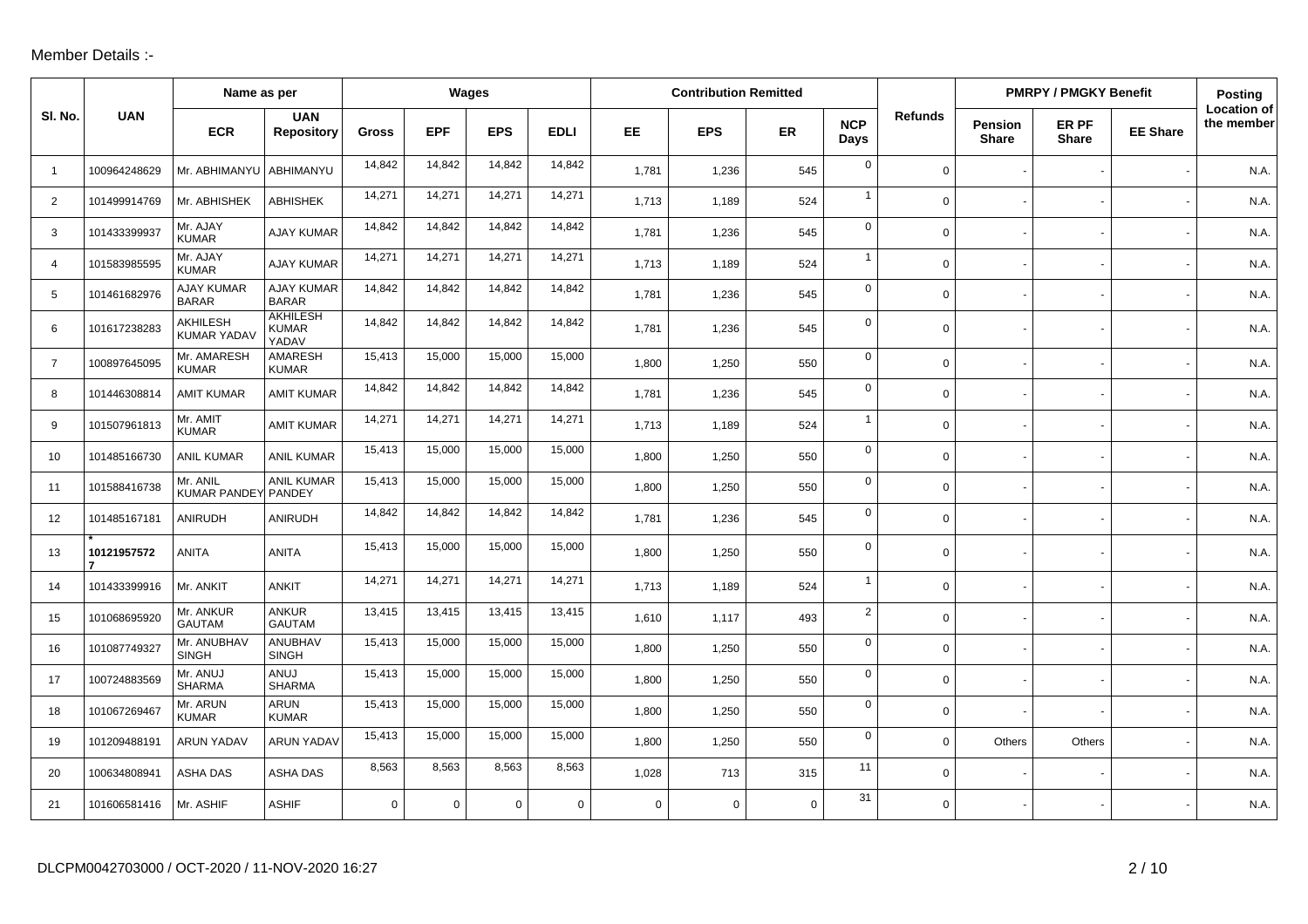|        |                  | Name as per                                 |                                                |              |            | Wages          |             |             | <b>Contribution Remitted</b> |             |                    |                |                         | <b>PMRPY / PMGKY Benefit</b> |                 | Posting                          |
|--------|------------------|---------------------------------------------|------------------------------------------------|--------------|------------|----------------|-------------|-------------|------------------------------|-------------|--------------------|----------------|-------------------------|------------------------------|-----------------|----------------------------------|
| SI. No | <b>UAN</b>       | <b>ECR</b>                                  | <b>UAN</b><br><b>Repository</b>                | <b>Gross</b> | <b>EPF</b> | <b>EPS</b>     | <b>EDLI</b> | EE.         | <b>EPS</b>                   | <b>ER</b>   | <b>NCP</b><br>Days | <b>Refunds</b> | Pension<br><b>Share</b> | ER PF<br><b>Share</b>        | <b>EE Share</b> | <b>Location of</b><br>the member |
| 22     | 101497093307     | Mr. ASHISH<br><b>KUMAR</b>                  | ASHISH<br><b>KUMAR</b>                         | 14,842       | 14,842     | 14,842         | 14,842      | 1,781       | 1,236                        | 545         | $\mathbf 0$        | $\mathbf 0$    |                         |                              |                 | N.A.                             |
| 23     | 101564885336     | Mr. ATUL<br><b>KUMAR</b>                    | <b>ATUL KUMAR</b>                              | 15,413       | 15,000     | 15,000         | 15,000      | 1,800       | 1,250                        | 550         | $\mathbf 0$        | $\Omega$       |                         |                              |                 | N.A.                             |
| 24     | 101547181156     | <b>AVDHESH</b><br><b>KUMAR</b>              | <b>AVDHESH</b><br><b>KUMAR</b>                 | 1,142        | 1,142      | 1,142          | 1,142       | 137         | 95                           | 42          | 24                 | $\Omega$       |                         |                              |                 | N.A.                             |
| 25     | 100634810887     | <b>AVINASH</b><br><b>KUMAR</b>              | <b>AVINASH</b><br><b>KUMAR</b>                 | $\Omega$     | 0          | $\overline{0}$ | $\mathsf 0$ | $\mathbf 0$ | $\mathbf 0$                  | $\mathbf 0$ | 31                 | $\Omega$       |                         |                              |                 | N.A.                             |
| 26     | 101488336543     | Mr. AZAD                                    | <b>AZAD</b>                                    | 15,413       | 15,000     | 15,000         | 15,000      | 1,800       | 1,250                        | 550         | $\mathbf 0$        | $\Omega$       |                         |                              |                 | N.A.                             |
| 27     | 100987131212     | Mr. BAMBAM<br><b>KUMAR</b><br><b>PASWAN</b> | <b>BAMBAM</b><br><b>KUMAR</b><br><b>PASWAN</b> | $\Omega$     | $\Omega$   | $\Omega$       | $\mathbf 0$ | $\Omega$    | $\Omega$                     | $\mathbf 0$ | 31                 | $\Omega$       |                         |                              |                 | N.A.                             |
| 28     | 101203164931     | Mr. BHANU<br>PRATAP SINGH                   | <b>BHANU</b><br><b>PRATAP</b><br><b>SINGH</b>  | 15,413       | 15,000     | 15,000         | 15,000      | 1,800       | 1,250                        | 550         | $\mathbf 0$        | $\Omega$       |                         |                              |                 | N.A.                             |
| 29     | 100551205569     | <b>BHARAT KR</b>                            | <b>BHARAT</b><br><b>KUMAR</b><br><b>MANDAL</b> | 14,842       | 14,842     | 14,842         | 14,842      | 1,781       | 1,236                        | 545         | $\mathbf 0$        | $\Omega$       |                         |                              |                 | N.A.                             |
| 30     | 101202213967     | Mr.<br><b>BHUPENDER</b>                     | <b>BHUPENDER</b>                               | $\mathbf 0$  | 0          | $\overline{0}$ | $\mathsf 0$ | $\mathbf 0$ | $\mathbf 0$                  | $\mathbf 0$ | 31                 | $\Omega$       |                         |                              |                 | N.A.                             |
| 31     | 101086023345     | <b>BRAJENDRA</b><br><b>KUMAR</b>            | <b>BRAJENDRA</b><br><b>KUMAR</b>               | 15,413       | 15,000     | 15,000         | 15,000      | 1.800       | 1,250                        | 550         | $\mathbf 0$        | $\Omega$       |                         |                              |                 | N.A.                             |
| 32     | 101290886572     | Mr. BUNTY<br><b>KUMAR</b>                   | <b>BUNTY</b><br><b>KUMAR</b>                   | 15,413       | 15,000     | 15,000         | 15,000      | 1.800       | 1,250                        | 550         | $\mathbf 0$        | $\Omega$       |                         |                              |                 | N.A.                             |
| 33     | 101426785411     | Mr. CHANDPAL<br><b>SHARMA</b>               | <b>CHANDER</b><br>PAL SHARMA                   | 14,842       | 14,842     | 14,842         | 14,842      | 1,781       | 1,236                        | 545         | $\mathbf 0$        | $\mathbf 0$    | <b>PMRPY</b>            | <b>PMRPY</b>                 |                 | N.A.                             |
| 34     | 101270907713     | Ms. CHANDNI                                 | <b>CHANDNI</b>                                 | 15,413       | 15,000     | 15,000         | 15,000      | 1.800       | 1,250                        | 550         | $\mathbf 0$        | $\Omega$       | <b>Others</b>           | Others                       |                 | N.A.                             |
| 35     | 100651780221     | Mr. CHHOTU<br><b>KUMAR GUPTA</b>            | <b>CHHOTU</b><br><b>KUMAR</b><br><b>GUPTA</b>  | 14,842       | 14,842     | 14,842         | 14,842      | 1,781       | 1,236                        | 545         | $\mathbf 0$        | $\Omega$       |                         |                              |                 | N.A.                             |
| 36     | 100511528677     | Mr. DEEPAK                                  | <b>DEEPAK</b>                                  | 14,842       | 14,842     | 14,842         | 14,842      | 1,781       | 1,236                        | 545         | $\mathbf 0$        | $\mathbf 0$    |                         |                              |                 | N.A.                             |
| 37     | 101407567060     | Mr. DEEPAK<br><b>MISHRA</b>                 | <b>DEEPAK</b><br><b>MISHRA</b>                 | 10,846       | 10,846     | 10,846         | 10,846      | 1,302       | 903                          | 399         | $\overline{7}$     | $\Omega$       |                         |                              |                 | N.A.                             |
| 38     | 10055120291<br>R | <b>DEVRAJ</b>                               | <b>DEVRAJ</b>                                  | 13,129       | 13,129     | 13,129         | 13,129      | 1,575       | 1,094                        | 481         | 3                  | $\Omega$       |                         |                              |                 | N.A.                             |
| 39     | 101129049712     | <b>DILIP KUMAR</b>                          | <b>DILIP KUMAR</b>                             | 13,129       | 13,129     | 13,129         | 13,129      | 1,575       | 1,094                        | 481         | $\mathbf{3}$       | $\mathbf 0$    |                         |                              |                 | N.A.                             |
| 40     | 101151378676     | <b>GANESHI</b>                              | <b>GANESHI</b>                                 | 15,413       | 15,000     | 15,000         | 15,000      | 1,800       | 1,250                        | 550         | $\mathbf 0$        | $\Omega$       |                         |                              |                 | N.A.                             |
| 41     | 101414598845     | Mr. GOPAL                                   | <b>GOPAL</b>                                   | 12,559       | 12,559     | 12,559         | 12,559      | 1,507       | 1,046                        | 461         | $\overline{4}$     | $\Omega$       |                         |                              |                 | N.A.                             |
| 42     | 101390362478     | Mr. GOPAL                                   | <b>GOPAL</b>                                   | 15,413       | 15,000     | 15,000         | 15,000      | 1,800       | 1,250                        | 550         | $\mathbf 0$        | $\Omega$       |                         |                              |                 | N.A.                             |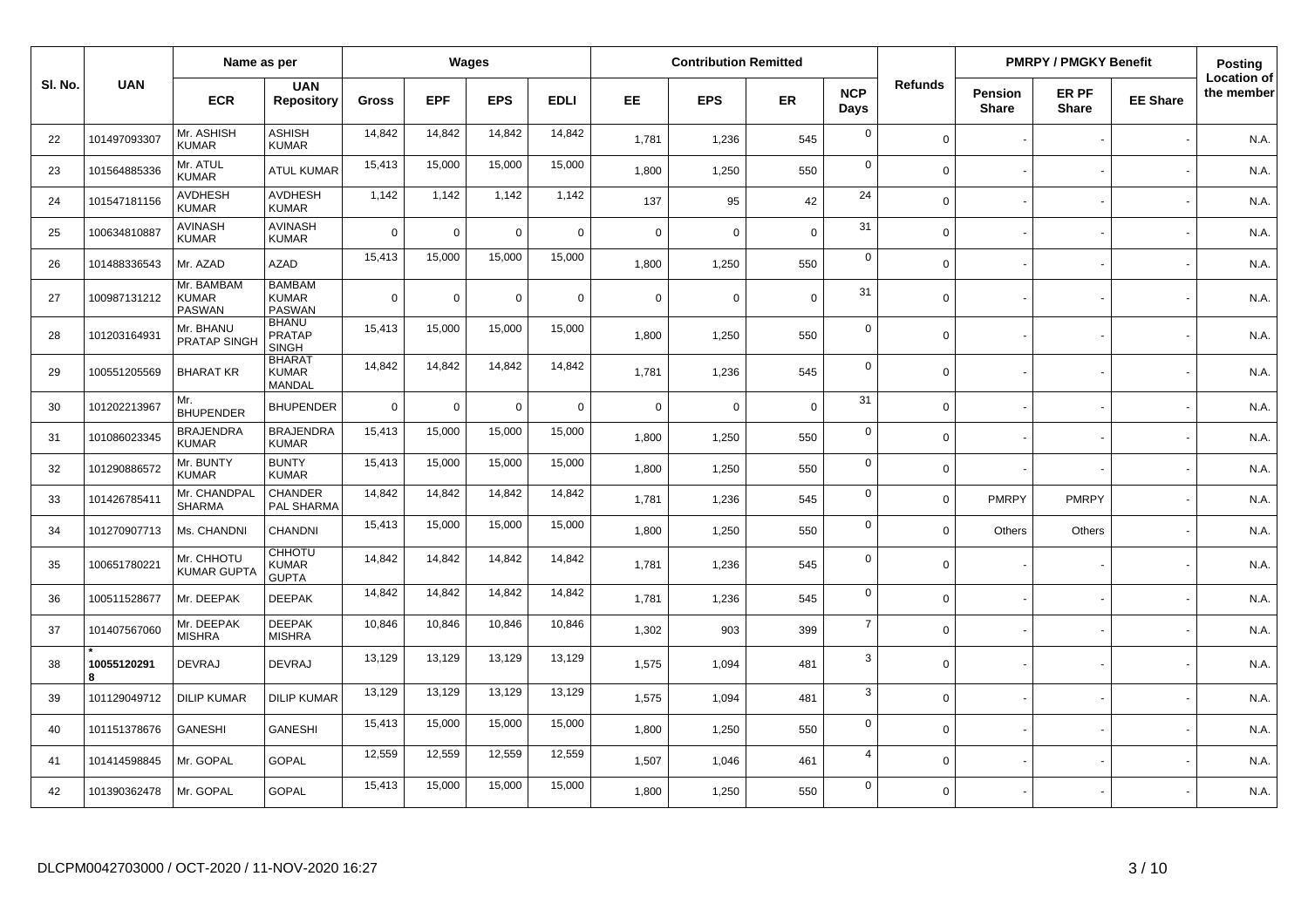|         |              | Name as per                               |                                       |              |            | Wages      |             |       | <b>Contribution Remitted</b> |           |                    |                |                                | <b>PMRPY / PMGKY Benefit</b> |                 | <b>Posting</b>                   |
|---------|--------------|-------------------------------------------|---------------------------------------|--------------|------------|------------|-------------|-------|------------------------------|-----------|--------------------|----------------|--------------------------------|------------------------------|-----------------|----------------------------------|
| SI. No. | <b>UAN</b>   | <b>ECR</b>                                | <b>UAN</b><br><b>Repository</b>       | <b>Gross</b> | <b>EPF</b> | <b>EPS</b> | <b>EDLI</b> | EE.   | <b>EPS</b>                   | <b>ER</b> | <b>NCP</b><br>Days | <b>Refunds</b> | <b>Pension</b><br><b>Share</b> | ER PF<br><b>Share</b>        | <b>EE Share</b> | <b>Location of</b><br>the member |
| 43      | 101601223663 | Mr. GOVIND<br><b>SINGH</b>                | <b>GOVIND</b><br><b>SINGH</b>         | 11,988       | 11,988     | 11,988     | 11,988      | 1,439 | 999                          | 440       | 5                  | $\mathbf 0$    |                                |                              |                 | N.A.                             |
| 44      | 101575118131 | <b>GULSHAN</b><br><b>KUMAR</b>            | <b>GULSHAN</b><br><b>KUMAR</b>        | 15,413       | 15,000     | 15,000     | 15,000      | 1,800 | 1,250                        | 550       | $\mathbf 0$        | $\Omega$       |                                |                              |                 | N.A                              |
| 45      | 101596370231 | <b>HARI GOVIND</b>                        | <b>HARI</b><br><b>GOVIND</b>          | 2,854        | 2,854      | 2,854      | 2,854       | 342   | 238                          | 104       | 21                 | $\Omega$       |                                |                              |                 | N.A.                             |
| 46      | 100566333717 | <b>HARIBILASH</b><br><b>SINGH</b>         | <b>HARIBILASH</b><br><b>SINGH</b>     | 4,567        | 4,567      | 4,567      | 4,567       | 548   | 380                          | 168       | 18                 | $\Omega$       |                                |                              |                 | N.A.                             |
| 47      | 100964248693 | Mr. HARISH<br><b>KUMAR</b>                | <b>HARISH</b><br><b>KUMAR</b>         | 14,271       | 14,271     | 14,271     | 14,271      | 1,713 | 1,189                        | 524       | $\overline{1}$     | $\mathbf 0$    |                                |                              |                 | N.A.                             |
| 48      | 101186798598 | <b>HARISH KUMAI</b>                       | <b>HARISH</b><br><b>KUMAR</b>         | 11,417       | 11,417     | 11,417     | 11,417      | 1,370 | 951                          | 419       | 6                  | $\Omega$       |                                |                              |                 | N.A.                             |
| 49      | 101488336504 | Mrs. HEMA<br><b>SAXENA</b>                | <b>HEMA</b><br>SAXENA                 | 15,413       | 15,000     | 15,000     | 15,000      | 1,800 | 1,250                        | 550       | $\mathsf 0$        | $\mathbf 0$    |                                |                              |                 | N.A.                             |
| 50      | 100733147714 | Mr. HIMANSHU<br>THAKUR                    | <b>HIMANSHU</b><br><b>THAKUR</b>      | 15,413       | 15,000     | 15,000     | 15,000      | 1,800 | 1,250                        | 550       | $\mathbf 0$        | $\mathbf 0$    |                                |                              |                 | N.A.                             |
| 51      | 101205072214 | Mr. HRIPAL                                | <b>HRIPAL</b>                         | 15,413       | 15,000     | 15,000     | 15,000      | 1,800 | 1,250                        | 550       | $\mathbf 0$        | $\mathbf 0$    |                                |                              |                 | N.A.                             |
| 52      | 101186780620 | Mr. IMRAN<br><b>KHAN</b>                  | <b>IMRAN KHAN</b>                     | 15,413       | 15,000     | 15,000     | 15,000      | 1,800 | 1,250                        | 550       | $\mathbf 0$        | $\Omega$       |                                |                              |                 | N.A.                             |
| 53      | 101393221463 | Mrs.<br><b>INDRAWATI</b>                  | <b>INDRAWATI</b>                      | 13,129       | 13,129     | 13,129     | 13,129      | 1,575 | 1,094                        | 481       | 3                  | $\mathbf 0$    |                                |                              |                 | N.A.                             |
| 54      | 100511591545 | Mr. JAGJEEVAN                             | JAGJEEVAN                             | 15,413       | 15,000     | 15,000     | 15,000      | 1,800 | 1,250                        | 550       | $\mathbf 0$        | $\mathbf 0$    |                                |                              |                 | N.A.                             |
| 55      | 101452109726 | Mr. JAI<br><b>BHAGWAN</b><br><b>SINGH</b> | JAI<br><b>BHAGWAN</b><br><b>SINGH</b> | 13,129       | 13,129     | 13,129     | 13,129      | 1,575 | 1,094                        | 481       | 3                  | $\Omega$       |                                |                              |                 | N.A.                             |
| 56      | 101414468451 | Mrs. KAILASH<br><b>DEVI</b>               | <b>KAILASH</b><br><b>DEVI</b>         | 15,413       | 15,000     | 15,000     | 15,000      | 1,800 | 1,250                        | 550       | $\mathbf 0$        | $\mathbf 0$    |                                |                              |                 | N.A.                             |
| 57      | 101600713058 | Ms. KANCHAN                               | <b>KANCHAN</b>                        | 14,842       | 14,842     | 14,842     | 14,842      | 1,781 | 1,236                        | 545       | $\mathbf 0$        | $\mathbf 0$    |                                |                              |                 | N.A.                             |
| 58      | 101488336440 | Mr. KANDHI LAL                            | <b>KANDHI LAL</b>                     | 15,413       | 15,000     | 15,000     | 15,000      | 1,800 | 1,250                        | 550       | $\mathbf 0$        | $\Omega$       |                                |                              |                 | N.A.                             |
| 59      | 101228120643 | Mr. KAPIL                                 | <b>KAPIL</b>                          | 15,413       | 15,000     | 15,000     | 15,000      | 1,800 | 1,250                        | 550       | $\mathbf 0$        | $\Omega$       |                                |                              |                 | N.A.                             |
| 60      | 101459740095 | Mr. KARAMBIR<br><b>SINGH</b>              | KARAMBIR<br><b>SINGH</b>              | 14,271       | 14,271     | 14,271     | 14,271      | 1,713 | 1,189                        | 524       | $\overline{1}$     | $\mathbf 0$    |                                |                              |                 | N.A.                             |
| 61      | 100758416227 | Mr. KARTIK                                | <b>KARTIK</b>                         | 13,700       | 13,700     | 13,700     | 13,700      | 1,644 | 1,141                        | 503       | $\overline{2}$     | $\Omega$       |                                |                              |                 | N.A.                             |
| 62      | 101497092840 | <b>KOMAL KUMAR</b>                        | <b>KOMAL</b><br><b>KUMARI</b>         | 14,842       | 14,842     | 14,842     | 14,842      | 1,781 | 1,236                        | 545       | $\mathbf 0$        | $\mathbf 0$    |                                |                              |                 | N.A.                             |
| 63      | 101600713062 | Ms. KRANTI                                | <b>KRANTI</b>                         | 14,271       | 14,271     | 14,271     | 14,271      | 1,713 | 1,189                        | 524       | $\overline{1}$     | $\mathbf 0$    |                                |                              |                 | N.A.                             |
| 64      | 101272833502 | KULDEEP<br><b>KUMAR</b>                   | <b>KULDEEP</b><br><b>KUMAR</b>        | 7,992        | 7,992      | 7,992      | 7,992       | 959   | 666                          | 293       | 12                 | $\Omega$       |                                |                              |                 | N.A.                             |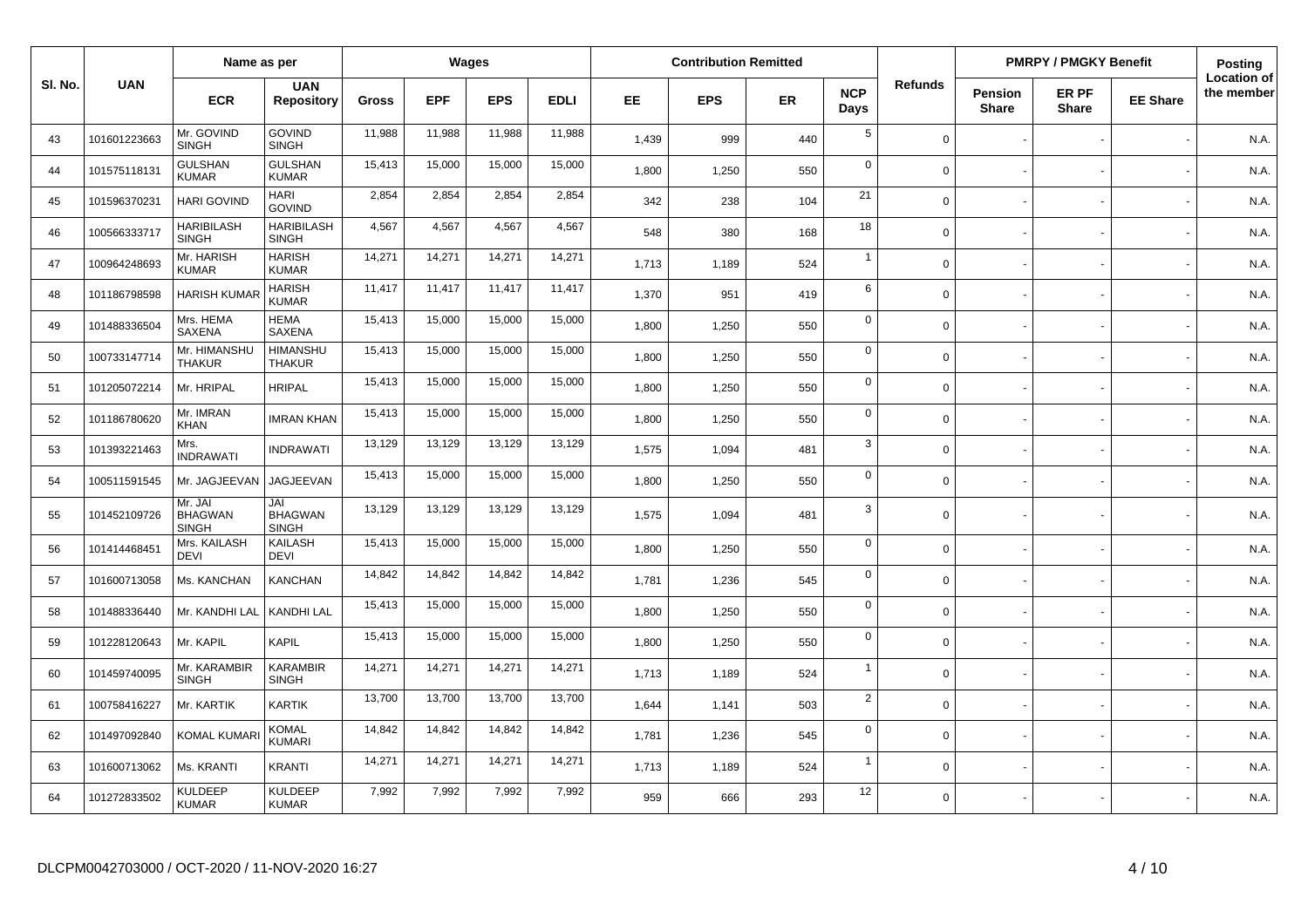|         |              | Name as per                                   |                                               |              |            | Wages      |             |       | <b>Contribution Remitted</b> |           |                    |                |                         | <b>PMRPY / PMGKY Benefit</b> |                 | Posting                          |
|---------|--------------|-----------------------------------------------|-----------------------------------------------|--------------|------------|------------|-------------|-------|------------------------------|-----------|--------------------|----------------|-------------------------|------------------------------|-----------------|----------------------------------|
| SI. No. | <b>UAN</b>   | <b>ECR</b>                                    | <b>UAN</b><br><b>Repository</b>               | <b>Gross</b> | <b>EPF</b> | <b>EPS</b> | <b>EDLI</b> | EE.   | <b>EPS</b>                   | <b>ER</b> | <b>NCP</b><br>Days | <b>Refunds</b> | Pension<br><b>Share</b> | ER PF<br><b>Share</b>        | <b>EE Share</b> | <b>Location of</b><br>the member |
| 65      | 101181778376 | Ms. KUMARI<br><b>SHALINI</b>                  | <b>KUMARI</b><br><b>SHALINI</b>               | 15,413       | 15,000     | 15,000     | 15,000      | 1,800 | 1,250                        | 550       | $\mathbf 0$        | $\mathbf 0$    |                         |                              |                 | N.A.                             |
| 66      | 101419412127 | LOKENDRA<br><b>KUMAR</b>                      | LOKENDRA<br><b>KUMAR</b>                      | 15,413       | 15,000     | 15,000     | 15,000      | 1,800 | 1,250                        | 550       | $\mathbf 0$        | $\Omega$       |                         |                              |                 | N.A.                             |
| 67      | 100551203135 | <b>MAMTA</b>                                  | <b>MAMTA</b>                                  | 15,413       | 15,000     | 15,000     | 15,000      | 1,800 | 1,250                        | 550       | $\mathbf 0$        | $\Omega$       |                         |                              |                 | N.A.                             |
| 68      | 101226699638 | <b>MANISH KUMA</b>                            | <b>MANISH</b><br><b>KUMAR</b>                 | 14,842       | 14,842     | 14,842     | 14,842      | 1,781 | 1,236                        | 545       | $\mathbf 0$        | $\Omega$       | <b>PMRPY</b>            | <b>PMRPY</b>                 |                 | N.A.                             |
| 69      | 101571276231 | Mr. MANISH<br><b>KUMAR</b>                    | <b>MANISH</b><br><b>KUMAR</b>                 | 13,700       | 13,700     | 13,700     | 13,700      | 1,644 | 1,141                        | 503       | 2                  | $\Omega$       |                         |                              |                 | N.A.                             |
| 70      | 101433399944 | Mr.<br><b>MANMOHAN</b><br><b>SINGH</b>        | <b>MANMOHAN</b><br>SINGH                      | 14,842       | 14,842     | 14,842     | 14,842      | 1,781 | 1,236                        | 545       | $\mathbf 0$        | $\mathbf 0$    |                         |                              |                 | N.A.                             |
| 71      | 101176538245 | Mr. MANOJ<br><b>KUMAR</b>                     | <b>MANOJ</b><br><b>KUMAR</b>                  | 14,842       | 14,842     | 14,842     | 14,842      | 1,781 | 1,236                        | 545       | $\mathbf 0$        | $\Omega$       |                         |                              |                 | N.A.                             |
| 72      | 101299433085 | Mr. MANOJ<br><b>KUMAR</b><br><b>PRAJAPATI</b> | <b>MANOJ</b><br><b>KUMAR</b><br>PRAJAPATI     | 15,413       | 15,000     | 15,000     | 15,000      | 1,800 | 1,250                        | 550       | $\mathbf 0$        | $\Omega$       |                         |                              |                 | N.A.                             |
| 73      | 101497092864 | <b>MANOJ</b><br><b>PASWAN</b>                 | <b>MANOJ</b><br><b>PASWAN</b>                 | 14,842       | 14,842     | 14,842     | 14,842      | 1,781 | 1,236                        | 545       | $\mathbf 0$        | $\Omega$       |                         |                              |                 | N.A.                             |
| 74      | 100551203616 | <b>MANTUN</b>                                 | <b>MANTU SAH</b>                              | 15.413       | 15,000     | 15,000     | 15,000      | 1,800 | 1,250                        | 550       | $\mathbf 0$        | $\Omega$       |                         |                              |                 | N.A                              |
| 75      | 100732911407 | Mr. MD RIZWAN<br><b>ALAM</b>                  | <b>MD RIZWAN</b><br><b>ALAM</b>               | 15,413       | 15,000     | 15,000     | 15,000      | 1,800 | 1,250                        | 550       | $\mathbf 0$        | $\Omega$       |                         |                              |                 | N.A.                             |
| 76      | 100876013439 | Mr. MOHD<br><b>KURBAN</b>                     | <b>MOHD</b><br><b>KURBAN</b>                  | 15,413       | 15,000     | 15,000     | 15,000      | 1,800 | 1,250                        | 550       | $\mathbf 0$        | $\Omega$       |                         |                              |                 | N.A.                             |
| 77      | 101425713674 | Ms. MOHINI                                    | <b>MOHINI</b>                                 | 7,992        | 7,992      | 7,992      | 7,992       | 959   | 666                          | 293       | 12                 | $\Omega$       | <b>PMRPY</b>            | <b>PMRPY</b>                 |                 | N.A.                             |
| 78      | 101454635198 | Mr. MOHIT<br><b>KUMAR GUPTA</b>               | <b>MOHIT</b><br><b>KUMAR</b><br><b>GUPTA</b>  | 14,842       | 14,842     | 14,842     | 14,842      | 1,781 | 1,236                        | 545       | $\mathbf 0$        | $\Omega$       |                         |                              |                 | N.A.                             |
| 79      | 101068695846 | Mr. MOHIT<br><b>SHARMA</b>                    | <b>MOHIT</b><br><b>SHARMA</b>                 | 14,842       | 14,842     | 14,842     | 14,842      | 1,781 | 1,236                        | 545       | $\mathbf 0$        | $\Omega$       |                         |                              |                 | N.A                              |
| 80      | 101167949217 | Mr.<br><b>MUINUDDEEN</b>                      | <b>MUINUDDEE</b><br>N                         | 15,413       | 15,000     | 15,000     | 15,000      | 1,800 | 1,250                        | 550       | $\mathbf 0$        | $\Omega$       |                         |                              |                 | N.A.                             |
| 81      | 101528815510 | <b>MUKESH</b><br><b>KUMAR</b>                 | <b>MUKESH</b><br><b>KUMAR</b>                 | 15,413       | 15,000     | 15,000     | 15,000      | 1,800 | 1,250                        | 550       | $\mathsf 0$        | $\Omega$       |                         |                              |                 | N.A.                             |
| 82      | 101087749287 | Mr. MUKESH<br><b>KUMAR GUPTA</b>              | <b>MUKESH</b><br><b>KUMAR</b><br><b>GUPTA</b> | 13,129       | 13,129     | 13,129     | 13,129      | 1,575 | 1,094                        | 481       | 3                  | $\Omega$       |                         |                              |                 | N.A.                             |
| 83      | 101064946242 | Mrs. MUNNI<br><b>DEVI</b>                     | <b>MUNNI DEVI</b>                             | 14,842       | 14,842     | 14,842     | 14,842      | 1,781 | 1,236                        | 545       | $\mathbf 0$        | $\Omega$       |                         |                              |                 | N.A.                             |
| 84      | 101114907546 | Mr. MURTAZA<br><b>ANSARI</b>                  | <b>MURTAZA</b><br><b>ANSARI</b>               | 15,413       | 15,000     | 15,000     | 15,000      | 1,800 | 1,250                        | 550       | $\mathbf 0$        | $\Omega$       |                         |                              |                 | N.A.                             |
| 85      | 101414502106 | Mr. NAR SINGH<br><b>KUMAR</b>                 | <b>NAR SINGH</b><br><b>KUMAR</b>              | 1,713        | 1,713      | 1,713      | 1,713       | 206   | 143                          | 63        | 23                 | $\Omega$       |                         |                              |                 | N.A.                             |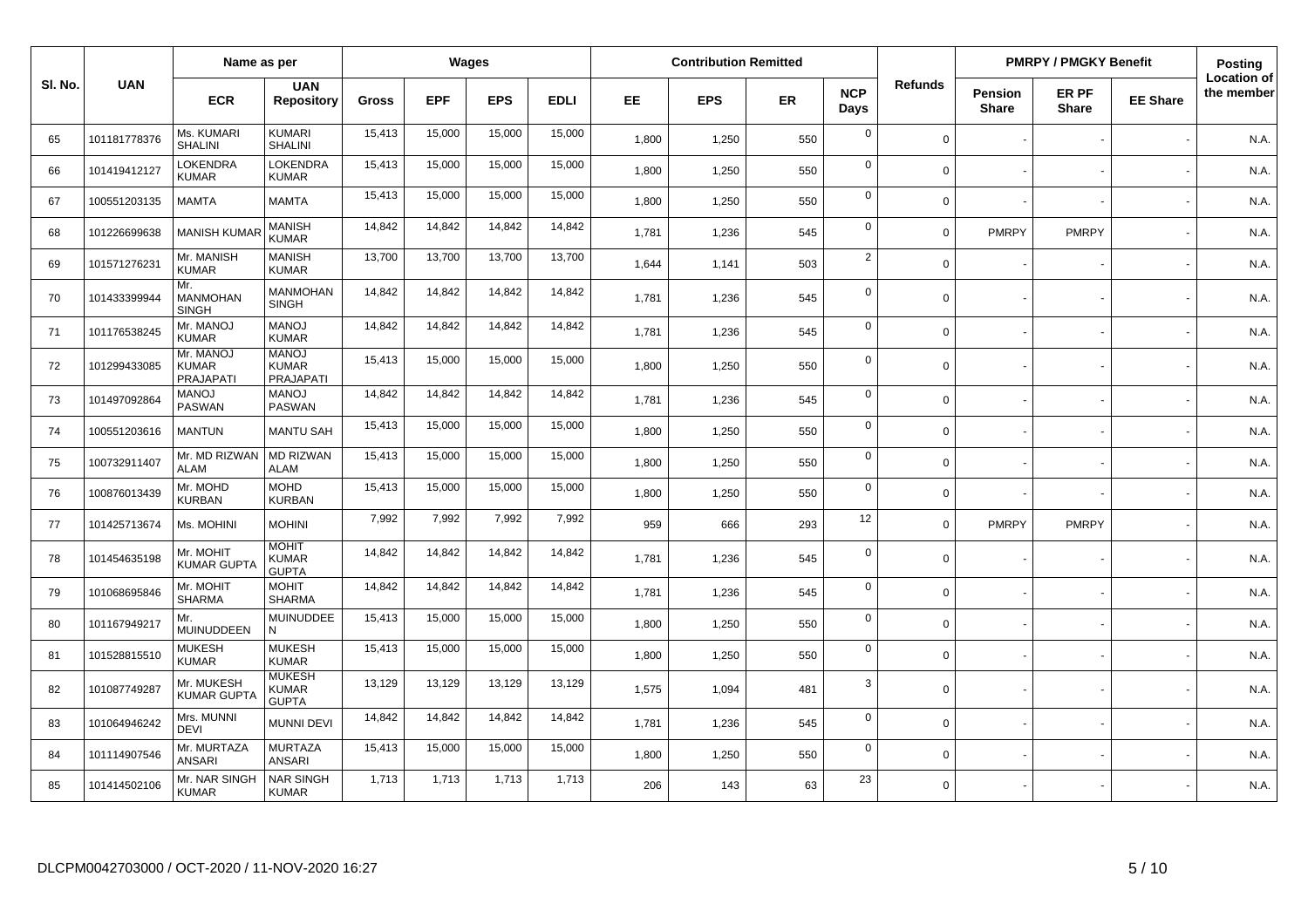|        |                         | Name as per                                |                                                |              |              | Wages          |             |             | <b>Contribution Remitted</b> |             |                    |                |                         | <b>PMRPY / PMGKY Benefit</b> |                 | Posting                          |
|--------|-------------------------|--------------------------------------------|------------------------------------------------|--------------|--------------|----------------|-------------|-------------|------------------------------|-------------|--------------------|----------------|-------------------------|------------------------------|-----------------|----------------------------------|
| SI. No | <b>UAN</b>              | <b>ECR</b>                                 | <b>UAN</b><br><b>Repository</b>                | <b>Gross</b> | <b>EPF</b>   | <b>EPS</b>     | <b>EDLI</b> | EE.         | <b>EPS</b>                   | <b>ER</b>   | <b>NCP</b><br>Days | <b>Refunds</b> | Pension<br><b>Share</b> | ER PF<br><b>Share</b>        | <b>EE Share</b> | <b>Location of</b><br>the member |
| 86     | 100516642553            | Mr. NARENDER<br><b>SINGH</b>               | NARENDER<br><b>SINGH</b>                       | 15,413       | 15,000       | 15,000         | 15,000      | 1,800       | 1,250                        | 550         | $\mathbf 0$        | $\mathbf 0$    |                         |                              |                 | N.A.                             |
| 87     | 100724234709            | Ms. NEELAM<br><b>DEVI</b>                  | <b>NEELAM</b><br><b>DEVI</b>                   | 15,413       | 15,000       | 15,000         | 15,000      | 1,800       | 1,250                        | 550         | $\mathbf 0$        | $\Omega$       |                         |                              |                 | N.A.                             |
| 88     | 101439260480            | Mr. NEERAJ                                 | NEERAJ                                         | 11,417       | 11,417       | 11,417         | 11,417      | 1,370       | 951                          | 419         | 6                  | $\Omega$       |                         |                              |                 | N.A.                             |
| 89     | 101446308748            | Mr. NEERAJ<br><b>KUMAR</b>                 | <b>NEERAJ</b><br><b>KUMAR</b>                  | 15,413       | 15,000       | 15,000         | 15,000      | 1,800       | 1,250                        | 550         | $\mathbf 0$        | $\Omega$       |                         |                              |                 | N.A.                             |
| 90     | 101458714825            | NIPU DEVI                                  | NIPU DEVI                                      | 15,413       | 15,000       | 15,000         | 15,000      | 1,800       | 1,250                        | 550         | $\mathbf 0$        | $\Omega$       |                         |                              |                 | N.A.                             |
| 91     | 101485167201            | <b>NITESH KUMAI</b>                        | <b>NITESH</b><br><b>KUMAR</b>                  | 14,842       | 14,842       | 14,842         | 14,842      | 1,781       | 1,236                        | 545         | $\mathbf 0$        | $\Omega$       |                         |                              |                 | N.A.                             |
| 92     | 101114907648            | Mr. ONKAR<br><b>KUMAR</b><br><b>PASWAN</b> | <b>ONKAR</b><br><b>KUMAR</b><br><b>PASWAN</b>  | 3,425        | 3,425        | 3,425          | 3,425       | 411         | 285                          | 126         | 20                 | $\Omega$       |                         |                              |                 | N.A.                             |
| 93     | 101107180683            | <b>PAVNESH</b><br><b>KUMAR</b>             | <b>PAVNESH</b><br><b>KUMAR</b>                 | 14,842       | 14,842       | 14,842         | 14,842      | 1,781       | 1,236                        | 545         | $\mathbf 0$        | $\Omega$       |                         |                              |                 | N.A.                             |
| 94     | 10055120296<br>$\Omega$ | <b>PAWAN II</b>                            | <b>PAWAN</b>                                   | 14,842       | 14,842       | 14,842         | 14,842      | 1,781       | 1,236                        | 545         | $\mathbf 0$        | $\Omega$       |                         |                              |                 | N.A.                             |
| 95     | 101408083152            | Mr.<br>PHAHIMUDDEE<br>N                    | PHAHIMUDD<br>EEN                               | 15,413       | 15,000       | 15,000         | 15,000      | 1,800       | 1,250                        | 550         | $\mathbf 0$        | $\Omega$       |                         |                              |                 | N.A.                             |
| 96     | 101217651935            | Ms. POOJA<br><b>KUMARI</b>                 | POOJA<br><b>KUMARI</b>                         | 9,704        | 9,704        | 9,704          | 9,704       | 1,164       | 808                          | 356         | 9                  | $\Omega$       |                         |                              |                 | N.A.                             |
| 97     | 101419412136            | PRABHA DEVI                                | PRABHA<br><b>DEVI</b>                          | 14,842       | 14,842       | 14,842         | 14,842      | 1,781       | 1,236                        | 545         | $\mathbf 0$        | $\mathbf 0$    | <b>PMRPY</b>            | <b>PMRPY</b>                 |                 | N.A.                             |
| 98     | 101068695730            | Mr. PRADEEP                                | PRADEEP                                        | 13,700       | 13,700       | 13,700         | 13,700      | 1.644       | 1,141                        | 503         | $\overline{2}$     | $\Omega$       |                         |                              |                 | N.A.                             |
| 99     | 100512304105            | Mr. PRADEEP<br><b>KUMAR SINGH</b>          | <b>PRADEEP</b><br><b>KUMAR</b><br><b>SINGH</b> | 14,531       | 14,531       | 14,531         | 14,531      | 1,744       | 1,210                        | 534         | 5                  | $\Omega$       |                         |                              |                 | N.A.                             |
| 100    | 101458714936            | PREM CHAND                                 | PREM<br>CHAND                                  | 13,129       | 13,129       | 13,129         | 13,129      | 1,575       | 1,094                        | 481         | 3                  | $\Omega$       |                         |                              |                 | N.A.                             |
| 101    | 101270907692            | PREMNARAYA                                 | PREMNARAY<br>AN                                | 1,142        | 1,142        | 1,142          | 1,142       | 137         | 95                           | 42          | 24                 | $\Omega$       |                         |                              |                 | N.A.                             |
| 102    | 101596370249            | PREMSHANKAR                                | <b>PREMSHANK</b><br>AR                         | $\mathbf 0$  | $\mathbf{0}$ | $\overline{0}$ | $\mathbf 0$ | $\mathbf 0$ | 0                            | $\mathbf 0$ | 31                 | $\Omega$       |                         |                              |                 | N.A.                             |
| 103    | 100927548329            | Ms. PUSHPA<br><b>DEVI</b>                  | PUSHPA DEVI                                    | 15,413       | 15,000       | 15,000         | 15,000      | 1,800       | 1,250                        | 550         | $\mathbf 0$        | $\Omega$       |                         |                              |                 | N.A.                             |
| 104    | 101048119563            | Mr. PYARE LAL                              | <b>PYARE LAL</b>                               | 12,559       | 12,559       | 12,559         | 12,559      | 1,507       | 1,046                        | 461         | $\overline{4}$     | $\Omega$       |                         |                              |                 | N.A.                             |
| 105    | 101173939530            | Mr. RABBANI                                | <b>RABBANI</b>                                 | 14,842       | 14,842       | 14,842         | 14,842      | 1,781       | 1,236                        | 545         | $\mathbf 0$        | $\Omega$       |                         |                              |                 | N.A.                             |
| 106    | 101361915112            | Mr.<br>RAGHUNANDA<br>N KUMAR               | RAGHUNAND<br>AN KUMAR                          | 15,413       | 15,000       | 15,000         | 15,000      | 1,800       | 1,250                        | 550         | $\mathbf 0$        | $\Omega$       | Others                  | Others                       |                 | N.A.                             |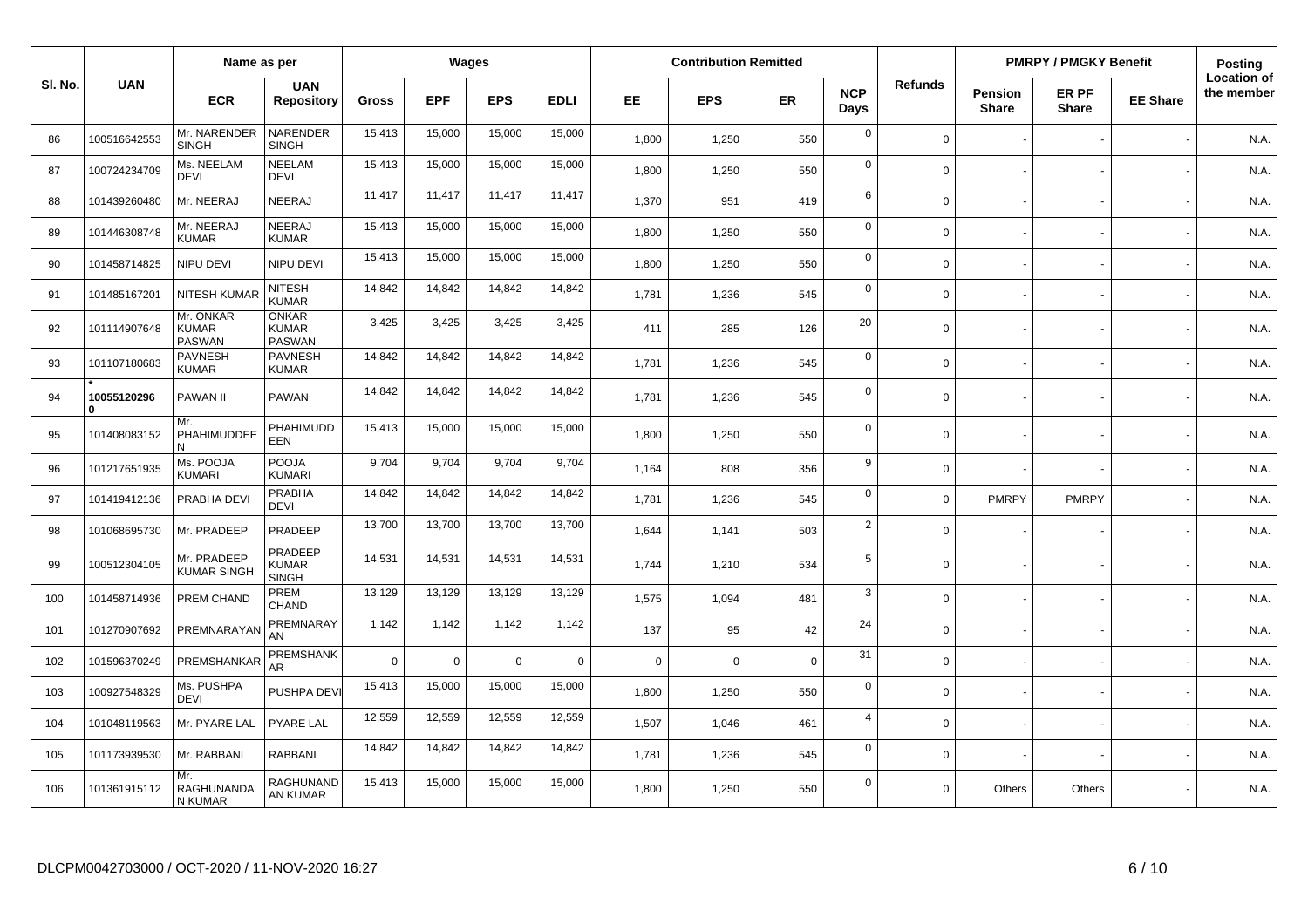|         |              | Name as per                                 |                                                |              |             | Wages          |             |             | <b>Contribution Remitted</b> |             |                    |             |                         | <b>PMRPY / PMGKY Benefit</b> |                 | <b>Posting</b>                   |
|---------|--------------|---------------------------------------------|------------------------------------------------|--------------|-------------|----------------|-------------|-------------|------------------------------|-------------|--------------------|-------------|-------------------------|------------------------------|-----------------|----------------------------------|
| SI. No. | <b>UAN</b>   | <b>ECR</b>                                  | <b>UAN</b><br><b>Repository</b>                | <b>Gross</b> | <b>EPF</b>  | <b>EPS</b>     | <b>EDLI</b> | EE          | <b>EPS</b>                   | ER          | <b>NCP</b><br>Days | Refunds     | Pension<br><b>Share</b> | ER PF<br><b>Share</b>        | <b>EE Share</b> | <b>Location of</b><br>the member |
| 107     | 101617238277 | RAHUL KARARA                                | RAHUL<br>KARARA                                | 15,413       | 15,000      | 15,000         | 15,000      | 1,800       | 1,250                        | 550         | $\mathbf 0$        | $\Omega$    |                         |                              |                 | N.A.                             |
| 108     | 101278724544 | Mr. RAHUL<br><b>KUMAR</b>                   | <b>RAHUL</b><br><b>KUMAR</b>                   | 15,413       | 15,000      | 15,000         | 15,000      | 1,800       | 1,250                        | 550         | $\mathbf 0$        | $\Omega$    |                         |                              |                 | N.A.                             |
| 109     | 100532996867 | RAJA RAM                                    | RAJA RAM                                       | 14,271       | 14,271      | 14,271         | 14,271      | 1,713       | 1,189                        | 524         | $\overline{1}$     | $\Omega$    |                         |                              |                 | N.A.                             |
| 110     | 101517468839 | Mr. RAJEEV<br><b>KUMAR</b>                  | <b>RAJEEV</b><br><b>KUMAR</b>                  | 14,842       | 14,842      | 14,842         | 14,842      | 1,781       | 1,236                        | 545         | $\mathbf 0$        | $\Omega$    |                         |                              |                 | N.A.                             |
| 111     | 101322799699 | Mr. RAJU                                    | RAJU                                           | 14,842       | 14,842      | 14,842         | 14,842      | 1,781       | 1,236                        | 545         | $\mathbf 0$        | $\mathbf 0$ |                         |                              |                 | N.A.                             |
| 112     | 101305427487 | Mr. RAJU<br><b>KUMAR</b>                    | RAJU KUMAR                                     | 14,271       | 14,271      | 14,271         | 14,271      | 1,713       | 1,189                        | 524         | $\overline{1}$     | $\Omega$    |                         |                              |                 | N.A.                             |
| 113     | 101489383944 | Mr. RAJU<br><b>SHARMA</b>                   | RAJU<br><b>SHARMA</b>                          | 15,413       | 15,000      | 15,000         | 15,000      | 1,800       | 1,250                        | 550         | $\mathbf 0$        | $\mathbf 0$ |                         |                              |                 | N.A.                             |
| 114     | 101129855508 | Mr. RAKESH<br><b>KUMAR</b>                  | <b>RAKESH</b><br><b>KUMAR</b>                  | 14,271       | 14,271      | 14,271         | 14,271      | 1,713       | 1,189                        | 524         | $\overline{1}$     | $\mathbf 0$ |                         |                              |                 | N.A.                             |
| 115     | 101365562711 | Mr. RAKESH<br><b>KUMAR JHA</b>              | <b>RAKESH</b><br>KUMAR JHA                     | 10,275       | 10,275      | 10,275         | 10,275      | 1,233       | 856                          | 377         | 8                  | $\mathbf 0$ |                         |                              |                 | N.A.                             |
| 116     | 101386670379 | Mr. RAKESH<br><b>KUMAR</b><br><b>NAMDEV</b> | <b>RAKESH</b><br><b>KUMAR</b><br><b>NAMDEV</b> | 13,700       | 13,700      | 13,700         | 13,700      | 1,644       | 1,141                        | 503         | $\overline{2}$     | $\Omega$    | <b>PMRPY</b>            | <b>PMRPY</b>                 |                 | N.A.                             |
| 117     | 101488337581 | Mr. RAM<br><b>AVADH</b>                     | RAM AVADH                                      | 14,842       | 14,842      | 14,842         | 14,842      | 1,781       | 1,236                        | 545         | $\mathbf 0$        | $\mathbf 0$ |                         |                              |                 | N.A.                             |
| 118     | 101485166748 | <b>RAM KUMAR</b>                            | <b>RAM KUMAR</b>                               | 15,413       | 15,000      | 15,000         | 15,000      | 1,800       | 1,250                        | 550         | $\overline{0}$     | $\mathbf 0$ |                         |                              |                 | N.A.                             |
| 119     | 100551205697 | <b>RAM KUMAR</b>                            | <b>RAM KUMAR</b>                               | 15,413       | 15,000      | 15,000         | 15,000      | 1,800       | 1,250                        | 550         | $\mathbf 0$        | $\Omega$    |                         |                              |                 | N.A.                             |
| 120     | 101419412087 | RAM MOHAN                                   | RAM MOHAN                                      | 14,842       | 14,842      | 14,842         | 14,842      | 1,781       | 1,236                        | 545         | $\mathbf 0$        | $\mathbf 0$ | <b>PMRPY</b>            | <b>PMRPY</b>                 |                 | N.A.                             |
| 121     | 101471580037 | Mr. RAM ROOP                                | RAM ROOP                                       | 15,413       | 15,000      | 15,000         | 15,000      | 1,800       | 1,250                        | 550         | $\mathbf 0$        | $\mathbf 0$ |                         |                              |                 | N.A.                             |
| 122     | 101414468467 | Mr. RANDHIR                                 | RANDHIR                                        | 14,842       | 14,842      | 14,842         | 14,842      | 1,781       | 1,236                        | 545         | $\mathbf 0$        | $\Omega$    |                         |                              |                 | N.A.                             |
| 123     | 100532995380 | Mr. RANJAN<br><b>KUMAR</b>                  | <b>RANJAN</b><br><b>KUMAR</b>                  | 9,704        | 9,704       | 9,704          | 9,704       | 1,164       | 808                          | 356         | 9                  | $\Omega$    |                         |                              |                 | N.A.                             |
| 124     | 101419412162 | RAVI KUMAR                                  | RAVI                                           | 15,413       | 15,000      | 15,000         | 15,000      | 1,800       | 1,250                        | 550         | $\mathbf 0$        | $\Omega$    |                         |                              |                 | N.A.                             |
| 125     | 100732250016 | <b>RAVINDRA</b>                             | <b>RAVINDRA</b>                                | 7,992        | 7,992       | 7,992          | 7,992       | 959         | 666                          | 293         | 12                 | $\Omega$    |                         |                              |                 | N.A.                             |
| 126     | 101359849781 | Mr. RAVINDRA<br><b>KUMAR</b>                | <b>RAVINDRA</b><br>KUMAR                       | $\Omega$     | $\mathbf 0$ | $\overline{0}$ | $\mathbf 0$ | $\mathbf 0$ | 0                            | $\mathbf 0$ | 31                 | $\mathbf 0$ |                         |                              |                 | N.A.                             |
| 127     | 100566255383 | RAVINDER                                    | <b>RAVINDRA</b><br>RAUT                        | 14,842       | 14,842      | 14,842         | 14,842      | 1,781       | 1,236                        | 545         | $\mathbf 0$        | $\Omega$    |                         |                              |                 | N.A.                             |
| 128     | 101411801360 | Mrs. REKHA                                  | REKHA                                          | 14,842       | 14,842      | 14,842         | 14,842      | 1,781       | 1,236                        | 545         | $\mathbf 0$        | $\Omega$    |                         |                              |                 | N.A.                             |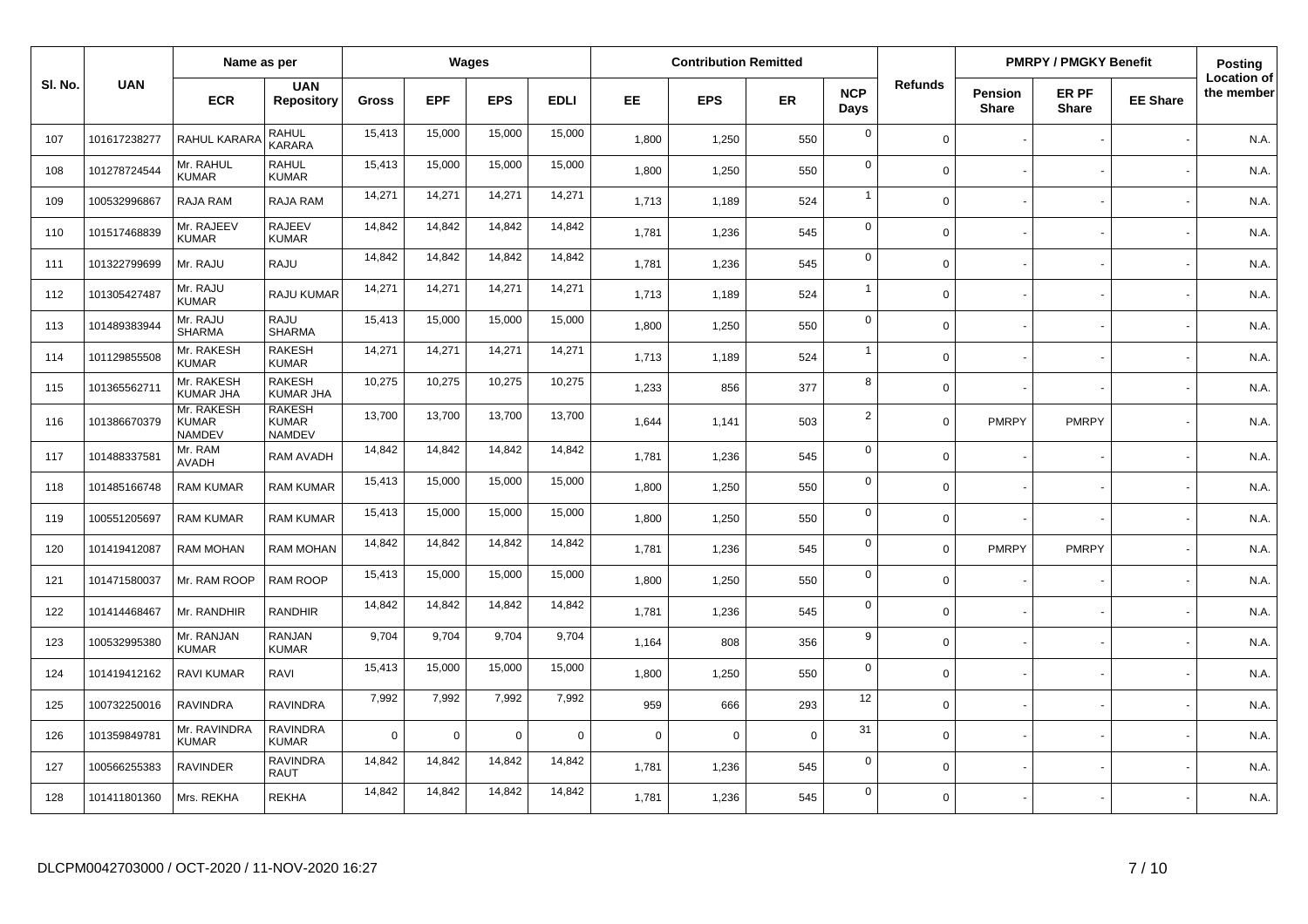|         |              | Name as per                              |                                                 |              |            | <b>Wages</b> |             |       | <b>Contribution Remitted</b> |           |                    |                |                          | <b>PMRPY / PMGKY Benefit</b> |                 | Posting                          |
|---------|--------------|------------------------------------------|-------------------------------------------------|--------------|------------|--------------|-------------|-------|------------------------------|-----------|--------------------|----------------|--------------------------|------------------------------|-----------------|----------------------------------|
| SI. No. | <b>UAN</b>   | <b>ECR</b>                               | <b>UAN</b><br><b>Repository</b>                 | <b>Gross</b> | <b>EPF</b> | <b>EPS</b>   | <b>EDLI</b> | EE.   | <b>EPS</b>                   | <b>ER</b> | <b>NCP</b><br>Days | <b>Refunds</b> | Pension<br><b>Share</b>  | <b>ER PF</b><br><b>Share</b> | <b>EE Share</b> | <b>Location of</b><br>the member |
| 129     | 101299226232 | Mr. RITU                                 | <b>RITU</b>                                     | 14,271       | 14,271     | 14,271       | 14,271      | 1,713 | 1,189                        | 524       | $\overline{1}$     | $\Omega$       |                          |                              |                 | N.A.                             |
| 130     | 101129855520 | Mr. ROHIT<br><b>BHADOURIYA</b>           | <b>ROHIT</b><br><b>BHADOURIYA</b>               | 13,129       | 13,129     | 13,129       | 13,129      | 1,575 | 1,094                        | 481       | 3                  | $\Omega$       |                          |                              |                 | N.A.                             |
| 131     | 101284524979 | <b>ROHIT KUMAR</b>                       | <b>ROHIT</b><br><b>KUMAR</b>                    | 15,413       | 15,000     | 15,000       | 15,000      | 1,800 | 1,250                        | 550       | $\mathbf 0$        | $\Omega$       |                          |                              |                 | N.A.                             |
| 132     | 101368264694 | Mrs. RUMA                                | <b>RUMA</b>                                     | 15,413       | 15,000     | 15,000       | 15,000      | 1,800 | 1,250                        | 550       | $\mathbf 0$        | $\mathbf 0$    | Others                   | Others                       |                 | N.A.                             |
| 133     | 101419412094 | <b>SACHIN</b>                            | <b>SACHIN</b>                                   | 15,413       | 15,000     | 15,000       | 15,000      | 1.800 | 1,250                        | 550       | $\mathbf 0$        | $\mathbf 0$    | Others                   | Others                       |                 | N.A.                             |
| 134     | 101597453635 | SACHIN KUMAR SACHIN<br><b>RAM</b>        | <b>KUMAR RAM</b>                                | 15,413       | 15,000     | 15,000       | 15,000      | 1,800 | 1,250                        | 550       | $\mathbf 0$        | $\Omega$       |                          |                              |                 | N.A.                             |
| 135     | 101597453626 | <b>SAHIL KUMAR</b>                       | SAHIL<br><b>KUMAR</b>                           | 14,271       | 14,271     | 14,271       | 14,271      | 1,713 | 1,189                        | 524       | $\overline{1}$     | $\Omega$       |                          |                              |                 | N.A.                             |
| 136     | 100551204373 | SANDEEP<br><b>SINGH</b>                  | SANDEEP<br><b>SINGH</b>                         | 17,991       | 15,000     | 15,000       | 15,000      | 1,800 | 1,250                        | 550       | $\mathbf 0$        | $\Omega$       |                          |                              |                 | N.A.                             |
| 137     | 101233890822 | Mr. SANJEEV<br><b>KUMAR</b>              | SANJEEV<br><b>KUMAR</b>                         | 14,271       | 14,271     | 14,271       | 14,271      | 1.713 | 1,189                        | 524       | $\overline{1}$     | $\Omega$       | $\overline{\phantom{a}}$ |                              |                 | N.A.                             |
| 138     | 100551204974 | SANJU                                    | <b>SANJU DEVI</b>                               | 15,413       | 15,000     | 15,000       | 15,000      | 1,800 | 1,250                        | 550       | $\pmb{0}$          | $\mathbf 0$    |                          |                              |                 | N.A.                             |
| 139     | 100566256767 | <b>SANTOSH</b><br><b>KUMAR</b>           | <b>SANTOSH</b><br><b>KUMAR</b><br><b>VERMA</b>  | 17,991       | 15,000     | 15,000       | 15,000      | 1.800 | 1,250                        | 550       | $\mathbf 0$        | $\Omega$       |                          |                              |                 | N.A.                             |
| 140     | 101202820442 | Mrs. SARITA<br><b>DEVI</b>               | <b>SARITA DEVI</b>                              | 14,842       | 14,842     | 14,842       | 14,842      | 1,781 | 1,236                        | 545       | $\mathbf 0$        | $\Omega$       |                          |                              |                 | N.A.                             |
| 141     | 100543117281 | Mr.<br>SARVENDRA<br><b>KUMAR</b>         | SARVENDRA<br><b>KUMAR</b>                       | 15,413       | 15,000     | 15,000       | 15,000      | 1,800 | 1,250                        | 550       | $\mathbf 0$        | $\mathbf 0$    |                          |                              |                 | N.A.                             |
| 142     | 101129855549 | Mr. SARVESH<br><b>KUMAR</b>              | SARVESH<br><b>KUMAR</b>                         | 15,413       | 15,000     | 15,000       | 15,000      | 1,800 | 1,250                        | 550       | $\mathbf 0$        | $\Omega$       | $\overline{\phantom{a}}$ |                              |                 | N.A.                             |
| 143     | 100957444919 | Mr. SAVITRI                              | <b>SAVITRI</b>                                  | 14,271       | 14,271     | 14,271       | 14,271      | 1,713 | 1,189                        | 524       | $\overline{1}$     | $\Omega$       |                          |                              |                 | N.A.                             |
| 144     | 101426539288 | Mrs. SHAHINA                             | <b>SHAHINA</b>                                  | 14,271       | 14,271     | 14,271       | 14,271      | 1,713 | 1,189                        | 524       | $\overline{1}$     | $\Omega$       |                          |                              |                 | N.A.                             |
| 145     | 100512360001 | Mr.<br>SHAILENDER<br><b>KUMAR</b>        | <b>SHAILENDER</b><br><b>KUMAR</b>               | 13,129       | 13,129     | 13,129       | 13,129      | 1,575 | 1,094                        | 481       | 3                  | $\Omega$       |                          |                              |                 | N.A.                             |
| 146     | 101220383335 | <b>SHALU</b>                             | <b>SHALU</b>                                    | 4,567        | 4,567      | 4,567        | 4,567       | 548   | 380                          | 168       | 18                 | $\Omega$       |                          |                              |                 | N.A.                             |
| 147     | 101419412060 | <b>SHAMBHU</b><br><b>KUMAR</b><br>PASWAN | <b>SHAMBHU</b><br><b>KUMAR</b><br><b>PASWAN</b> | 17,991       | 15,000     | 15,000       | 15,000      | 1,800 | 1,250                        | 550       | $\mathbf 0$        | $\Omega$       |                          |                              |                 | N.A.                             |
| 148     | 100919015837 | Mr. SHARWAN<br>KUMAR RAM                 | <b>SHARWAN</b><br><b>KUMAR RAM</b>              | 15,413       | 15,000     | 15,000       | 15,000      | 1.800 | 1,250                        | 550       | $\mathbf 0$        | $\Omega$       |                          |                              |                 | N.A                              |
| 149     | 101497092872 | SHIVAM SINGH                             | <b>SHIVAM</b><br><b>SINGH</b>                   | 15,413       | 15,000     | 15,000       | 15,000      | 1,800 | 1,250                        | 550       | $\mathbf 0$        | $\mathbf 0$    |                          |                              |                 | N.A.                             |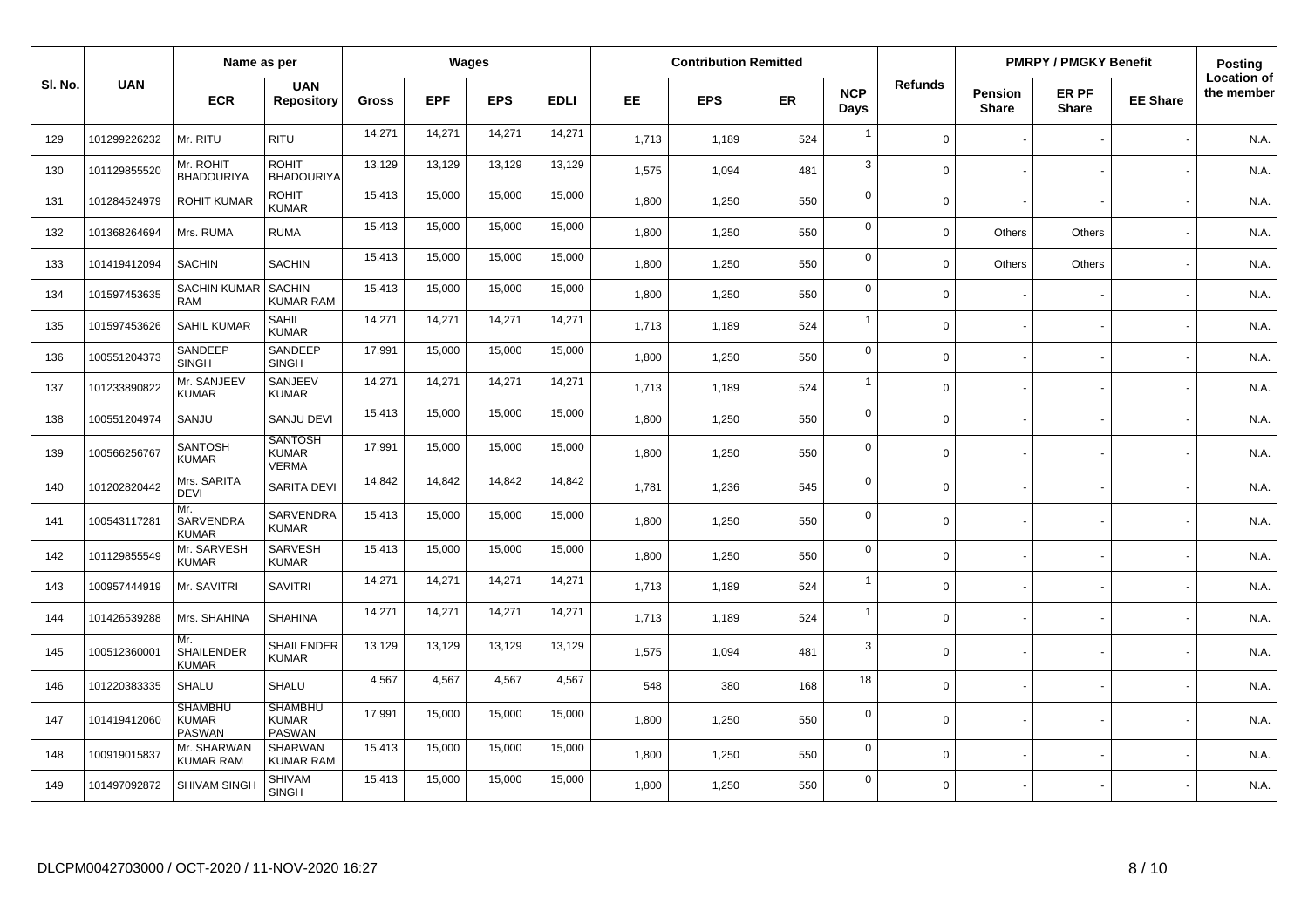|         |                  | Name as per                             |                                                 |              |             | Wages      |             |             | <b>Contribution Remitted</b> |             |                    |                |                         | <b>PMRPY / PMGKY Benefit</b> |                 | Posting                          |
|---------|------------------|-----------------------------------------|-------------------------------------------------|--------------|-------------|------------|-------------|-------------|------------------------------|-------------|--------------------|----------------|-------------------------|------------------------------|-----------------|----------------------------------|
| SI. No. | <b>UAN</b>       | <b>ECR</b>                              | <b>UAN</b><br><b>Repository</b>                 | <b>Gross</b> | <b>EPF</b>  | <b>EPS</b> | <b>EDLI</b> | EE.         | <b>EPS</b>                   | <b>ER</b>   | <b>NCP</b><br>Days | <b>Refunds</b> | Pension<br><b>Share</b> | ER PF<br><b>Share</b>        | <b>EE Share</b> | <b>Location of</b><br>the member |
| 150     | 101485166753     | <b>SHIVENDER</b><br><b>KUMAR</b>        | <b>SHIVENDER</b><br><b>KUMAR</b>                | 15,413       | 15,000      | 15,000     | 15,000      | 1.800       | 1,250                        | 550         | $\mathbf 0$        | $\Omega$       |                         |                              |                 | N.A.                             |
| 151     | 10091531697<br>2 | <b>SHRVAN</b><br><b>KUMAR</b><br>MANDAL | <b>SHRVAN</b><br><b>KUMAR</b><br><b>MANDAL</b>  | 15,413       | 15,000      | 15,000     | 15,000      | 1,800       | 1,250                        | 550         | $\mathbf 0$        | $\Omega$       |                         |                              |                 | N.A.                             |
| 152     | 101627403093     | <b>SONIA</b>                            | <b>SONIA</b>                                    | 3,425        | 3,425       | 3,425      | 3,425       | 411         | 285                          | 126         | 20                 | $\Omega$       |                         |                              |                 | N.A.                             |
| 153     | 101497730204     | Mr. SONU<br><b>KUMAR PASVA</b>          | SONU<br>KUMAR<br><b>PASVAN</b>                  | 14,271       | 14,271      | 14,271     | 14,271      | 1,713       | 1,189                        | 524         | -1                 | $\Omega$       |                         |                              |                 | N.A.                             |
| 154     | 101322799675     | <b>SUBHASH</b>                          | <b>SUBHASH</b>                                  | 10,846       | 10,846      | 10,846     | 10,846      | 1,302       | 903                          | 399         | $\overline{7}$     | $\Omega$       |                         |                              |                 | N.A.                             |
| 155     | 101485167168     | <b>SUDHNSHU</b><br><b>KUMAR</b>         | SUDHNSHU<br><b>KUMAR</b>                        | 15,413       | 15,000      | 15,000     | 15,000      | 1,800       | 1,250                        | 550         | $\mathbf 0$        | $\mathbf 0$    |                         |                              |                 | N.A.                             |
| 156     | 101617237465     | <b>SUNEEL</b>                           | <b>SUNEEL</b>                                   | 15,413       | 15,000      | 15,000     | 15,000      | 1.800       | 1,250                        | 550         | $\mathbf 0$        | $\Omega$       |                         |                              |                 | N.A.                             |
| 157     | 101291452645     | Mr. SUNIL                               | <b>SUNIL</b>                                    | 14,271       | 14,271      | 14,271     | 14,271      | 1,713       | 1,189                        | 524         | $\overline{1}$     | $\Omega$       |                         |                              |                 | N.A.                             |
| 158     | 101151378669     | Mr. SUNIL<br><b>KUMAR</b>               | <b>SUNIL</b><br><b>KUMAR</b>                    | 15,413       | 15,000      | 15,000     | 15,000      | 1,800       | 1,250                        | 550         | $\mathbf 0$        | $\mathbf 0$    |                         |                              |                 | N.A.                             |
| 159     | 100536969223     | Mr. SUNIL<br><b>KUMAR</b>               | <b>SUNIL</b><br><b>KUMAR</b>                    | 15,413       | 15,000      | 15,000     | 15,000      | 1,800       | 1,250                        | 550         | $\mathbf 0$        | $\mathbf 0$    |                         |                              |                 | N.A.                             |
| 160     | 101485166674     | <b>SUNIL KUMAR</b>                      | <b>SUNIL</b><br><b>KUMAR</b>                    | 6,850        | 6,850       | 6,850      | 6,850       | 822         | 571                          | 251         | 14                 | $\Omega$       |                         |                              |                 | N.A.                             |
| 161     | 101596750870     | Mr. SUNNY<br><b>KUMAR</b>               | <b>SUNNY</b><br><b>KUMAR</b>                    | $\mathbf 0$  | $\mathbf 0$ | $\Omega$   | $\mathbf 0$ | $\mathbf 0$ | $\mathbf 0$                  | $\mathbf 0$ | 31                 | $\Omega$       |                         |                              |                 | N.A.                             |
| 162     | 101262780101     | Mr. SURAJ                               | <b>SURAJ</b>                                    | 14,842       | 14,842      | 14,842     | 14,842      | 1,781       | 1,236                        | 545         | $\mathbf 0$        | $\Omega$       |                         |                              |                 | N.A.                             |
| 163     | 101193363027     | Mr. SURAJ<br><b>KUMAR</b>               | <b>SURAJ</b><br><b>KUMAR</b>                    | 14,271       | 14,271      | 14,271     | 14,271      | 1,713       | 1,189                        | 524         | $\overline{1}$     | $\mathbf 0$    |                         |                              |                 | N.A.                             |
| 164     | 101419412115     | <b>SURENDRA</b><br><b>KUMAR SINGH</b>   | <b>SURENDRA</b><br><b>KUMAR</b><br><b>SINGH</b> | 15,413       | 15,000      | 15,000     | 15,000      | 1,800       | 1,250                        | 550         | $\mathbf 0$        | $\Omega$       |                         |                              |                 | N.A.                             |
| 165     | 100511915083     | Mr. SURESH<br><b>KUMAR</b>              | <b>SURESH</b><br><b>KUMAR</b>                   | 17,991       | 15,000      | 15,000     | 15,000      | 1,800       | 1,250                        | 550         | $\mathbf 0$        | $\mathbf 0$    |                         |                              |                 | N.A.                             |
| 166     | 101401265528     | <b>SURUCHI</b>                          | <b>SURUCHI</b>                                  | 15,413       | 15,000      | 15,000     | 15,000      | 1,800       | 1,250                        | 550         | $\mathbf 0$        | $\Omega$       | <b>Others</b>           | Others                       |                 | N.A.                             |
| 167     | 101511288663     | <b>TULSI KUMAR</b>                      | <b>TULSI</b><br><b>KUMARI</b>                   | 5,708        | 5,708       | 5,708      | 5,708       | 685         | 475                          | 210         | 16                 | $\Omega$       |                         |                              |                 | N.A.                             |
| 168     | 100957444974     | <b>UTTAM SINGH</b>                      | <b>UTTAM</b><br><b>SINGH</b>                    | 13,129       | 13,129      | 13,129     | 13,129      | 1,575       | 1,094                        | 481         | 3                  | $\Omega$       |                         |                              |                 | N.A.                             |
| 169     | 101154045448     | Mr.<br>VEERENDRA                        | VEERENDRA                                       | 15,413       | 15,000      | 15,000     | 15,000      | 1,800       | 1,250                        | 550         | $\mathbf 0$        | $\mathbf 0$    |                         |                              |                 | N.A.                             |
| 170     | 101090917298     | Mr. VICKY<br><b>KUMAR</b>               | <b>VICKY</b><br><b>KUMAR</b>                    | 571          | 571         | 571        | 571         | 69          | 48                           | 21          | 25                 | $\Omega$       |                         |                              |                 | N.A.                             |
| 171     | 101072068921     | Mr. VIKAS                               | <b>VIKAS</b>                                    | 14,842       | 14,842      | 14,842     | 14,842      | 1.781       | 1,236                        | 545         | $\mathbf 0$        | $\Omega$       |                         |                              |                 | N.A.                             |